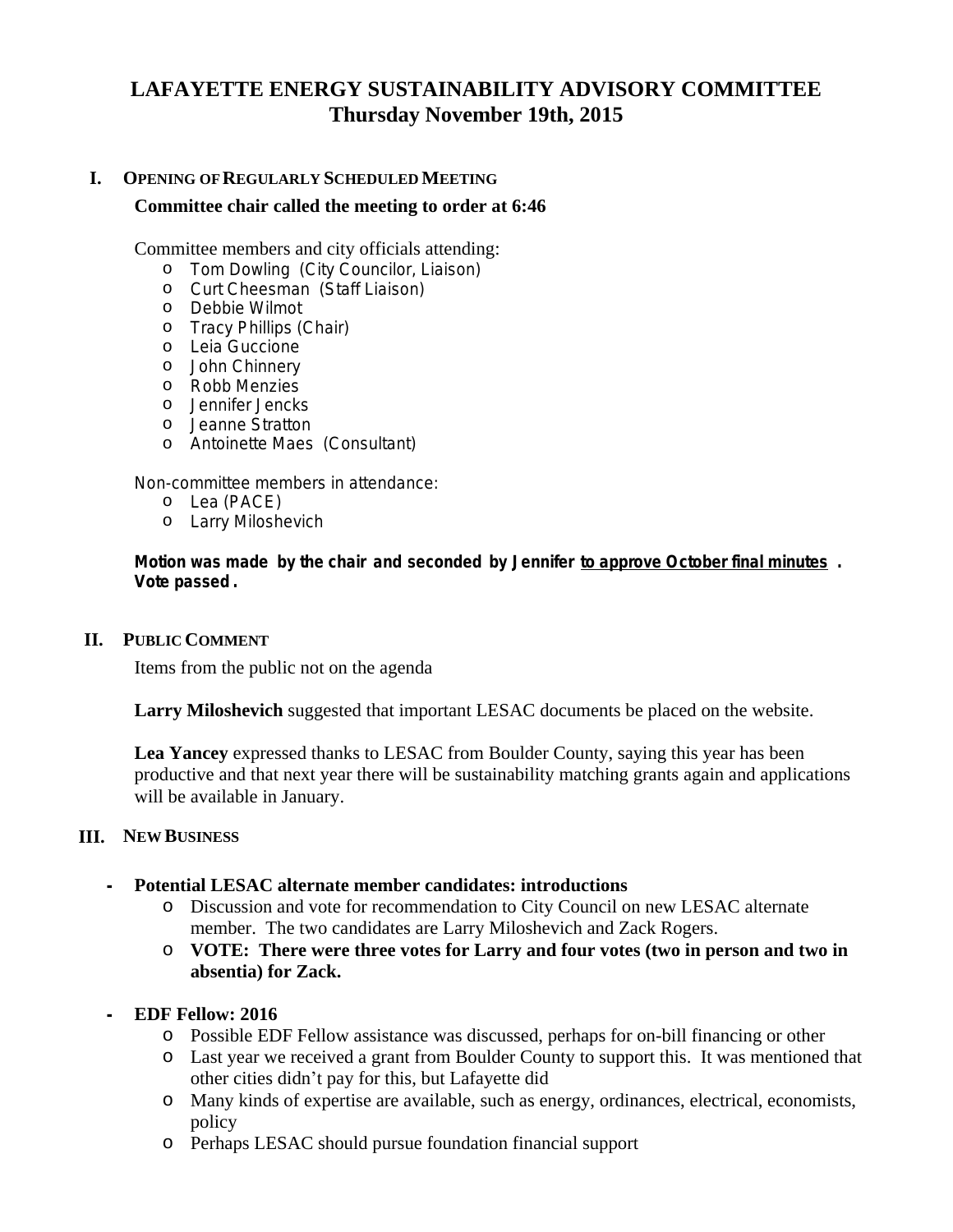o Boulder County funding might be used to pay Antoinette, in part. There will be a 25% cash match from Boulder County next year

## **- Outreach/Press/ Media efforts planning for 2016 - Debbie Wilmot**

- o Discussed timelines planned back from launch date to publicity date
- o A handout was provided with sample timelines and information about media, websites and social media
- o Possibilities for us include doing a Facebook post per week or something like that Debbie can schedule these ahead of time
- o NextDoor.com is another good tool
- o A press release goes out to the media as a basis for potential articles to Biz West, Green Building Guild, for example; they will typically call back with more questions; we don't pay for it and they don't have to run with it; follow up with hints can happen if they don't respond right away
- o Debbie must approve ALL ads if they include the city logo; newspapers can help to create the ad and won't charge for it
- o For business-related items, the printed Daily Camera may not be the best choice
- o We can do Facebook and LinkedIn ads also
- o One important thing we can do is to push people to go to "Notify Me" on front page of city site
- o **We would like to request a LESAC email address, which must go to a city employee (not to the LESAC consultant); Curt will ask Gary about this because he currently receives emails and his inbox is too full; Antoinette will draft a request for Gary**
- o There is a need for outreach to the Latino community, senior community, business community – that can be done by going to relevant advisory boards.; we do have HOA lists – public works maintains this; be careful about using this
- o **We can poll the community through the city website;** the city has a subscription to Survey Monkey; responses will come as graphs and reports
- o **We need to lay out communication plans in January**
- o **Logos should be sent out to people by Debbie,** in part so she knows who is using them; Boulder County feels the same about knowing who plans to use their logos
- o Consider general promotion around sustainability in Lafayette next year recap of what we've done, where we want to go
- o **The GoGreen page will be built out as summary of what we've done**
	- Suggestion for GoGreen page utilize "News" items instead of big paragraphs, use links to reduce text on actual page; this makes it more accessible to people
- o Our web pages need lots of work and communications have been difficult for the past month and a half; we can now contact Debbie to get this done
- o New City of Lafayette platform will be more visually pleasing and will have more possibilities; maybe we can hire someone to help with content, perhaps an EDF Fellow

# **- Review of City Hall GSHP/CoPACE Analysis**

- o Larry has been doing most of the work related to this
- o Gary mentioned that we may not need to upgrade the city building with a ground source heat pump, since it's already attached to solar; Larry says the array is not even close to enough; if envelope improvements (air sealing) and GSHP (heat and cooling) happen, the 61 kW array would then possibly provide about half of the energy needs of the building; it was noted that actually the city building is tight but thin films can help, as could adding insulation on basement floor
- o City Council might receive a brief on recommended actions and upfront costs explaining financing and payback of the GSHP upgrade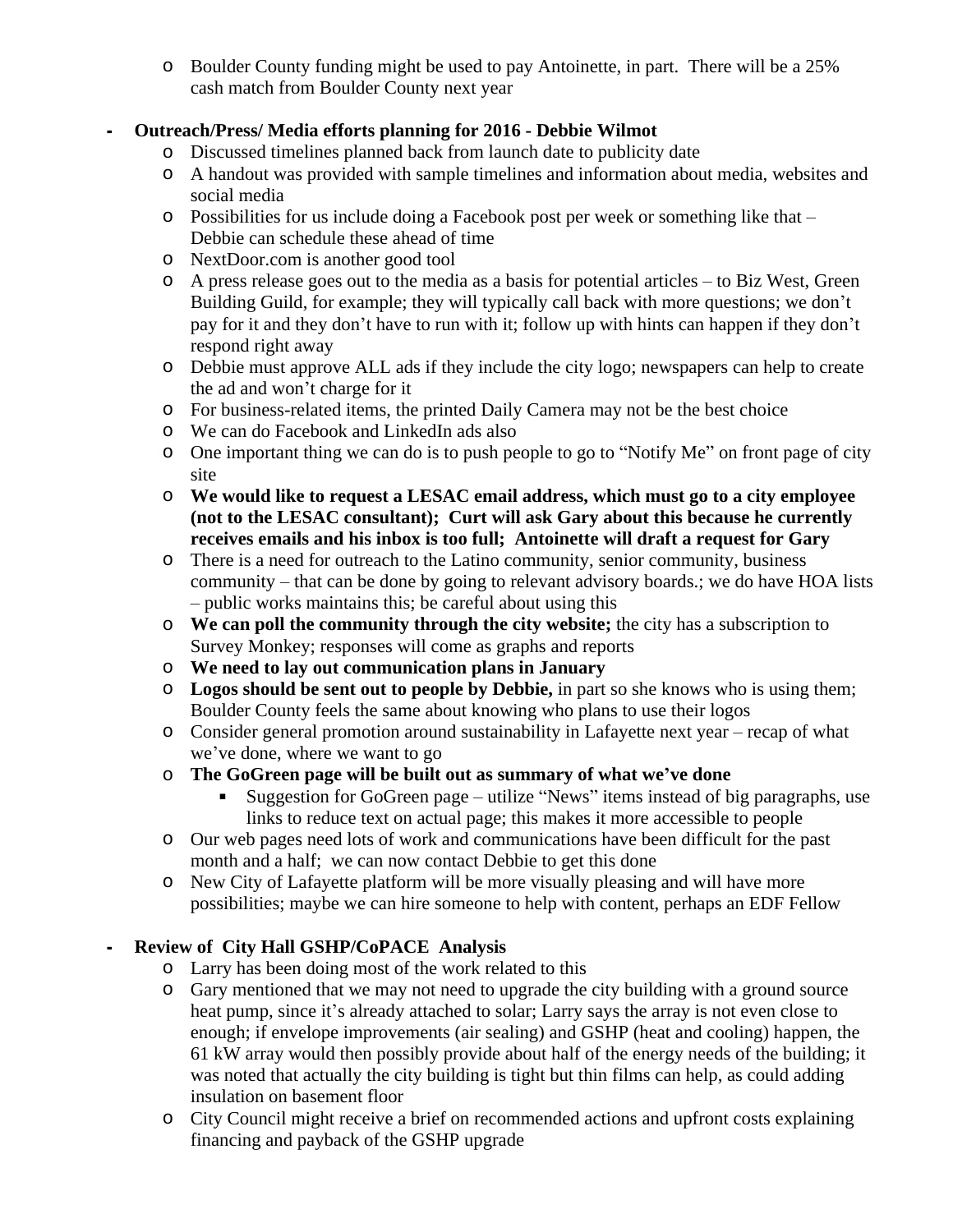- o **December 15 is the LESAC field trip** to Westminster City Hall, with a bus leaving from here at 3:15. City Council will also attend; they should receive a brief report about this, perhaps four days prior to the Dec 15 trip
	- **Please allow Curt to contact city members before we do**
	- CPACE can apply to government buildings if an assessment is done; Lea will confirm that PACE funding can be used
	- **Larry and Tracy will come up with the brief report for City Council**
	- Background information is in Dropbox

### **- 2016 LESAC membership terms**

o LESAC roster needs to be updated

#### **- Project Planning for 2016**

o Jan 12 will be next meeting to plan for 2016

#### **IV. OLD BUSINESS**

### **Antoinette:**

- There is a need to keep close track of expenditures, watch the pipeline and decide how to reallocate unused funds
- Dual port charging station will go in by the grassy area near the aerobics room at the Rec Center
- Boulder County will supplement this for those who get an air quality assessment; the grant covers 80% and county covers 15-20% of an EV station
- Grant is due at the end of this month
- Bulk purchase of EVs was extremely successful
- Discussion regarding what network the charging station will be on
	- o Perhaps tap into streetlights, locating one at a Green Business or at the golf course.
- Antoinette is pursuing dedicated representatives from local businesses for Partners in Energy (PiE)
- There is a desire to collaborate with LESAC in the Open Space Community Forum
- Antoinette and Rachel will attend the GHG inventory consortium meeting in Denver
- A recent editorial discussed a discrepancy between methane statement by Mayor Berg and what's in sustainability report; both statements were actually correct, it's a matter of time scale

### **Subcommittee updates:**

- On-Bill Financing (Robb, John)
	- o City Council did approve the proposal to allow Harcourt, Brown & Carey to create a roadmap for on-bill financing
	- o The kickoff will be the week of Dec 11
	- o Environmental design school at CU might participate
	- o Tracy met someone at a conference who is in charge of on-bill somewhere in California; notes were taken on lessons learned that will provide corroboration for work done here
- Outreach (Jenn, Robb)
	- o Changes have been submitted
- Website Update (Jenn)
	- o Overview of the website / navigation / program pages
	- o Bios and head-shots?
	- No update
- EnergySmart Lafayette Incentives (Robb, Jeanne)
	- o We have 43 enrollments in total and 17 of those have been since October 1st